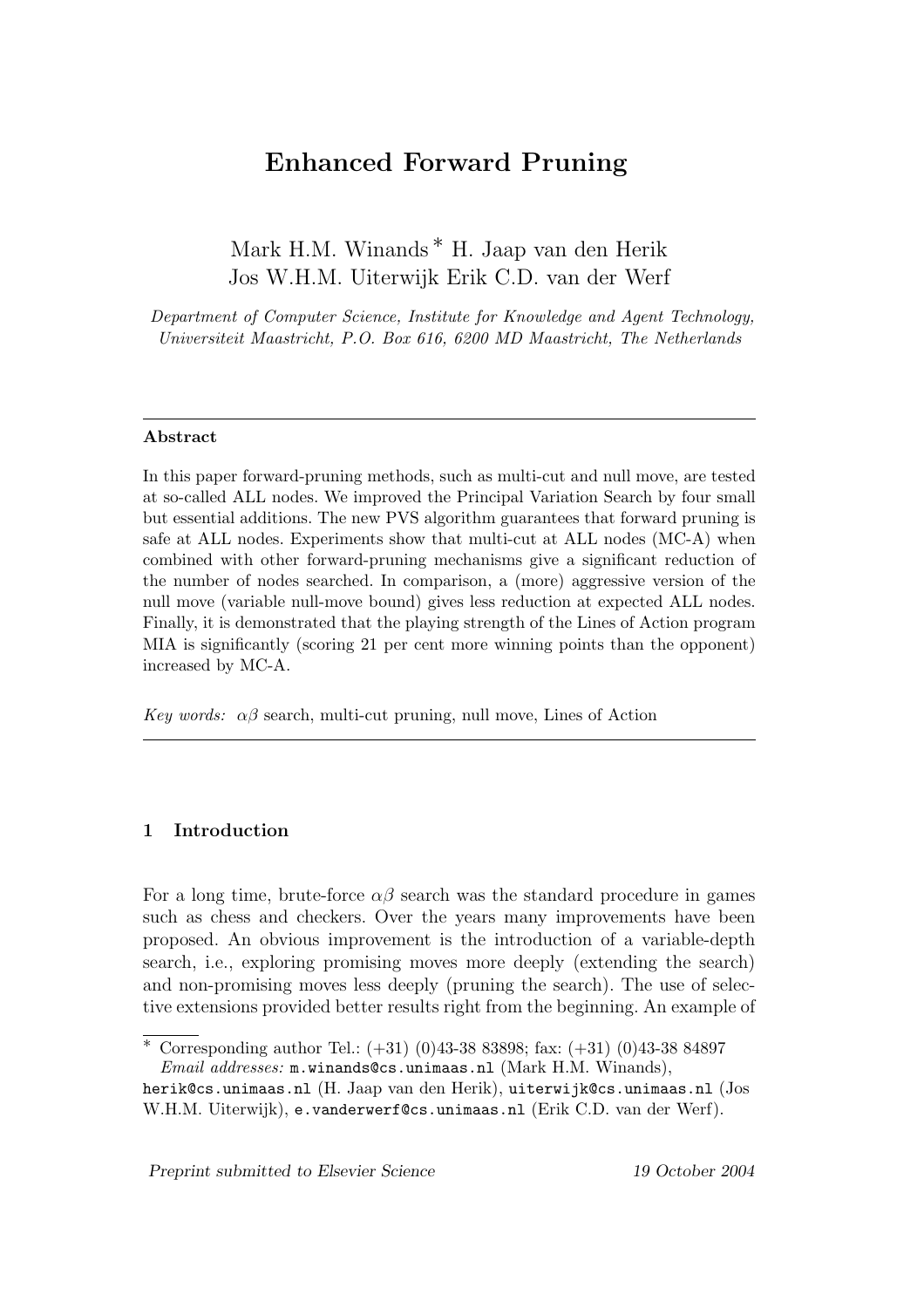a knowledge-independent technique which explores some continuations more deeply is singular extensions [2]. Enhancing the search with forward pruning led to mixed results until the 1990s, when the null move [3, 10, 12] was introduced. Recently, a new forward-pruning mechanism, called multi-cut [5], has been proposed. Meanwhile it has been adopted by some of the world's strongest commercial chess programs [4]. These two forward-pruning techniques have in common that, again, no explicit domain knowledge is required to make the search decision. Traditionally, multi-cut forward pruning was not applied at expected ALL nodes, since it was assumed that the technique was only successful at CUT nodes. However, in this paper we investigate whether it is beneficial to use forward-pruning methods at expected ALL nodes in the Principal Variation Search (PVS) framework [16]. Next to PVS, NegaScout [19] is a popular choice to apply forward-pruning techniques. The two algorithms are essentially equivalent to each other; they expand the same search tree [4]. Besides the multi-cut an aggressive version of the null move is tested at expected ALL nodes. The remainder of this paper is organised as follows. Section 2 explains the different node types in the  $\alpha\beta$  search. Next, the way forward pruning works in PVS is explained in section 3. Subsequently, multicut is described in section 4. The method is tested at expected ALL nodes and compared to an aggressive version of the null move in section 5. Finally, section 6 gives the conclusions and future research.

### 2 Three Node Types

Knuth and Moore [14] identified three types of nodes in the  $\alpha\beta$  minimax tree: type-one, type-two, and type-three nodes. In this paper we use the terminology introduced by Marsland and Popowich [18]. They identify the nodes as PV, CUT, and ALL nodes, respectively. The root of the tree is a PV node. At a PV node all the children have to be investigated. The best move found at a PV node leads to a successor PV node, while all the other investigated children are CUT nodes. At a CUT node the child causing a  $\beta$ -cutoff is an ALL node. In a perfectly ordered tree only one child of a CUT node has to be explored. At an ALL node all the children have to be explored. The successors of an ALL node are CUT nodes.

Before searching a node we do not really know what the type of the node will be. Thus, before exploring nodes we refer to them as *expected* PV nodes, expected CUT nodes and expected ALL nodes. If none of the moves causes a cutoff at an expected CUT node, the node becomes an ALL node. If one of the children at an expected ALL node turns out not to be a CUT node, the expected ALL node becomes a CUT node. When all expected CUT nodes on a path from the root to a leaf node have become ALL nodes, a new principal variation has emerged (all the nodes on the path have become in fact PV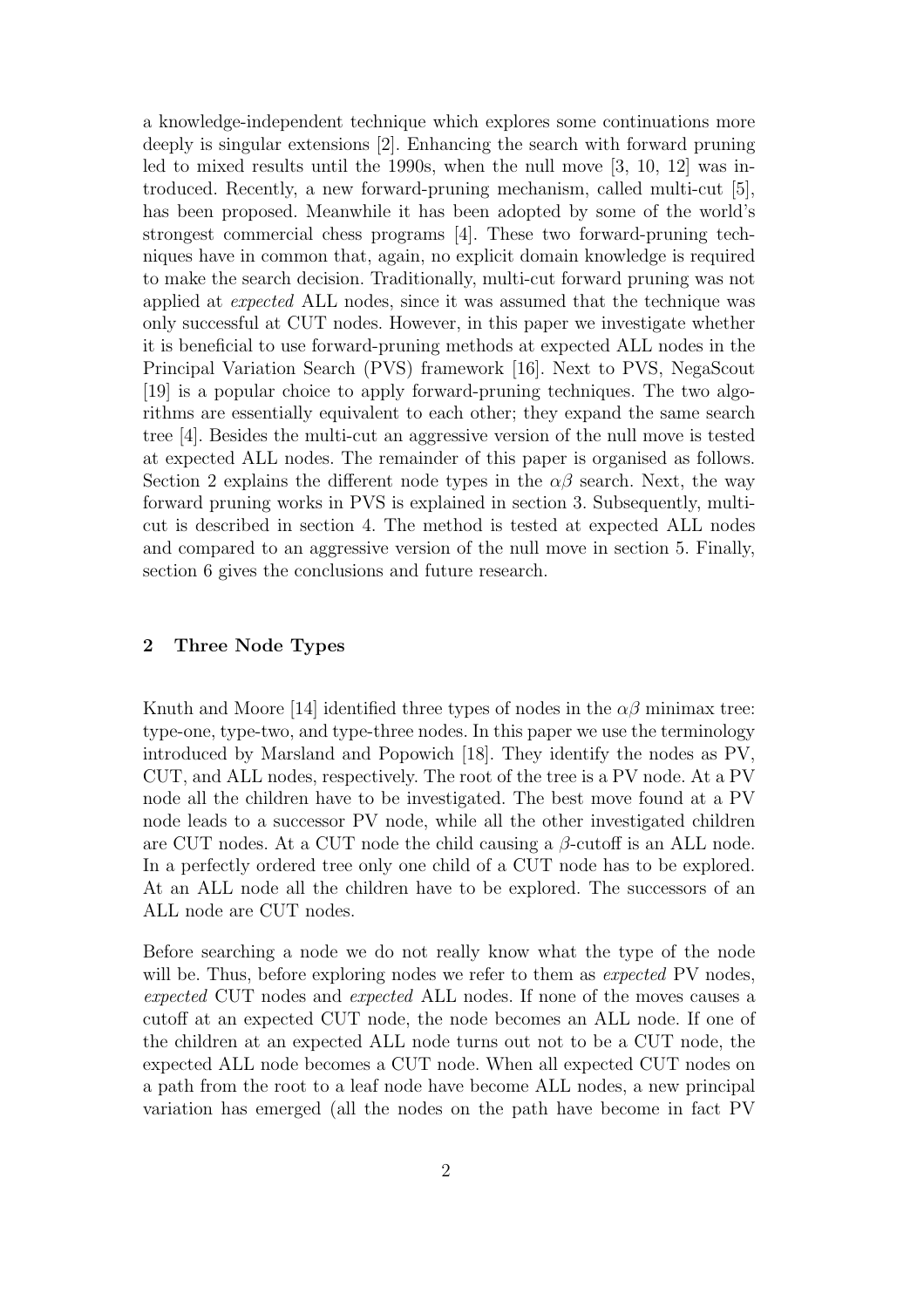nodes). In Figure 1 the different types of nodes are depicted in a tree. True PV, CUT and ALL nodes are denoted by P, C and A. Expected CUT and expected ALL nodes, that turn to have a different node type, are denoted by  $C$  and  $\underline{A}$ . Shaded nodes are not belonging to the minimal tree.



Fig. 1. An example of  $\alpha\beta$  tree with different types of nodes

The Principal Variation Search (PVS) framework [16] is able to determine the expected and true type of a node. This algorithm is in general more efficient than the original  $\alpha\beta$ . The algorithm considers the first node explored at the root (and at subsequent PV nodes) to be a PV node. The value of that node is therefore treated as best value, and all the siblings are searched using a closed  $\alpha\beta$ -window (i.e.,  $\beta = \alpha + 1$ ) to prove that they are inferior. This part of the search is called zero-width-window search [17] or null-window search (NWS) [8]. In the NWS, nodes are assumed not to be on the principal variation and therefore are expected to be alternately CUT and ALL nodes. If the NWS returns a score less than or equal to  $\alpha$ , then that particular sibling has been proved inferior. Sometimes, the NWS returns a better score and a re-search has to be done. In that case the  $\alpha\beta$ -window is opened and the child node under consideration is regarded as a PV node.

#### 3 Forward Pruning in the Null-Window Search

Recently, it has become practice to use forward-pruning methods only in the NWS part of the PVS framework [8, 11, 17]. The idea is that it is too risky to prune forward at an expected PV node, because a possible mistake causes an immediate change of the principal variation. If we erroneously prune forward at some CUT node and the resulting score is backed up all the way to a PV node, we obtain a fail low (the subtree seemingly has been proved inferior). The result of the mistake is that a possible new principal variation is overlooked in this position. Therefore, forward pruning at a CUT node without further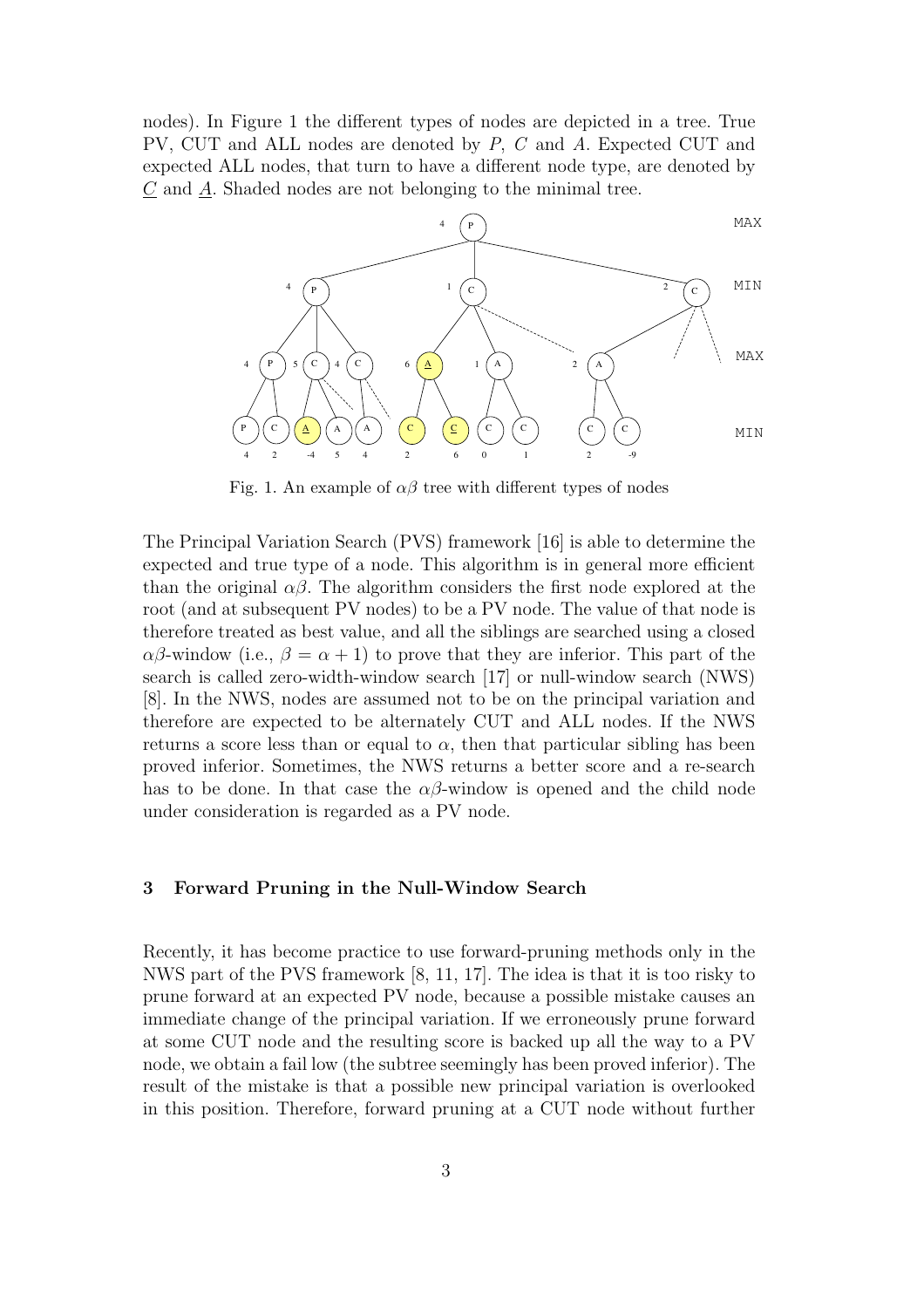provisions is dangerous. However, by the large savings achieved it has proven worthwhile to implement further provisions making forward pruning at CUT nodes more safe (and thus acceptable). If we erroneously forward prune at some ALL node and the resulting score is backed up all the way to a PV node, we obtain a fail high and a re-search will be performed. The algorithm is then searching for a new principal variation and regards the subsequent nodes as PV nodes. Because no forward pruning is done at PV nodes, it is possible to find out whether there exists a new PV or not. In this case the result of the mistake will be that an extra amount of nodes has been searched. In principle, forward pruning at an expected ALL node is not dangerous but can trigger unnecessary re-searches.

To ensure that a re-search is performed which is able to correct the value, some small changes in the PVS algorithm have to be made. The following four additions are performed.

1) To prevent that a backed-up value of a forward-pruned ALL node causes a  $\beta$ -cutoff at the PV node lying above, the forward-pruning mechanism should return a value equal to  $\beta$  in case of a cut-off (which is equal to  $\alpha + 1$  at an ALL node).

2) If the window of the PV node was already closed and the NWS should return a value equal to  $\beta$  ( $\alpha + 1$ ), we still have to do a re-search.

3) If we do a re-search and the returned value of the NWS equals  $\alpha + 1$ , we should do a re-search with  $\alpha$  as lower bound.

4) CUT nodes where a fail-low has occurred with a value equal to  $\alpha$  are not stored in the transposition table because their values are uncertain.

Pseudo code for this enhanced PVS algorithm is given in Figure 2.

### 4 Multi-cut

Multi-cut pruning is a new forward-pruning method [5]. Before examining an expected CUT node to full depth, the first M child nodes are searched to a depth reduced with a factor R. If at least C child nodes return a value larger than or equal to  $\beta$ , a cutoff occurs. However, if the pruning condition is not satisfied, the search continues as usual, re-exploring the node under consideration to a full depth d. The multi-cut code is given in Figure 3.

In general the behaviour of multi-cut is as follows. The higher  $M$  and  $R$  are and the lower  $C$  is, the higher the number of prunings is.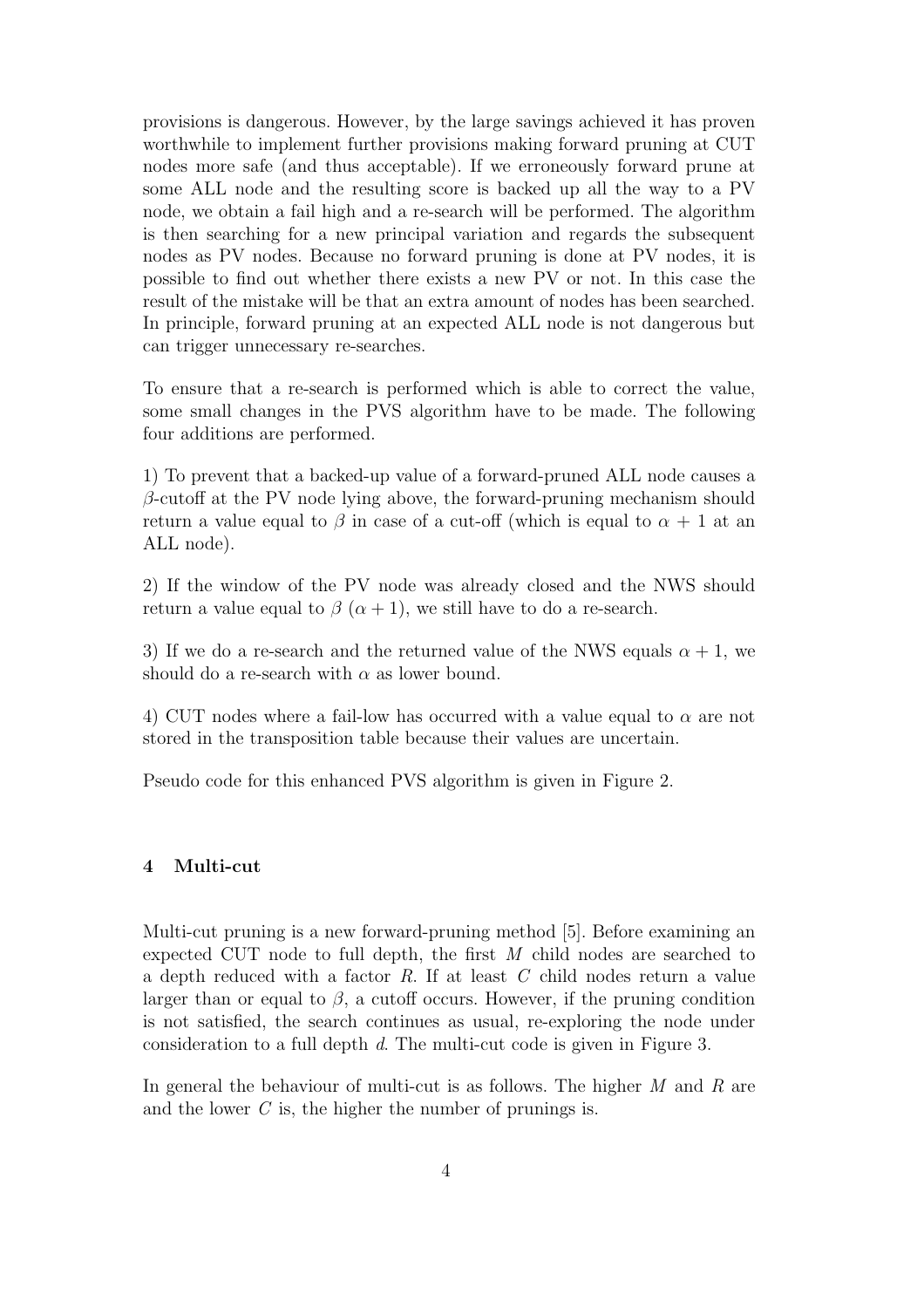```
CUT_NODE = 1, ALL_NODE = -1, PV_NODE = 0;
PVS(node, alpha, beta, depth, node_type){
   //Transposition table lookup, omitted
    .....................................
    if(depth == 0)return evaluate(pos);
    if(node_type != PV_NODE){
      //Forward-pruning code, omitted
      .....................................
      if(forward_pruning condition holds) return beta; //Addition 1
   }
   next = firstSuccessor(node);
   best = -PVS(next, -beta, -alpha, depth-1, -node_type);
   if(best >= beta) goto Done;
   next = nextSibling(next);
   while(newt != null){
      alpha = max(alpha, best);//Null-Window Search Part
      value = -PVS(next, -alpha-1, -alpha, depth-1,
                  (node_type == CUT_NODE)?ALL_NODE:CUT_NODE);
      //Re-search
      if((value > alpha && value < beta) ||
        //Addition 2
        (node_type == PV_NODE && value == beta && beta == alpha+1)){
        //Value is not a real lower bound
        if(value == alpha+1) //Addition 3
           value = alpha;
        value = -PVS(next, -beta, -value, depth-1, node_type);
      }
      if(value > best){
        best = value;
        if(best >= beta) goto Done;
     }
     next = nextSibling(next);
    }
    if(node_type == CUT_NODE && best == alpha) return best; //Addition 4
   Done: //Store in Transposition table, omitted
    .....................................
}
```
Fig. 2. Pseudo code for enhanced PVS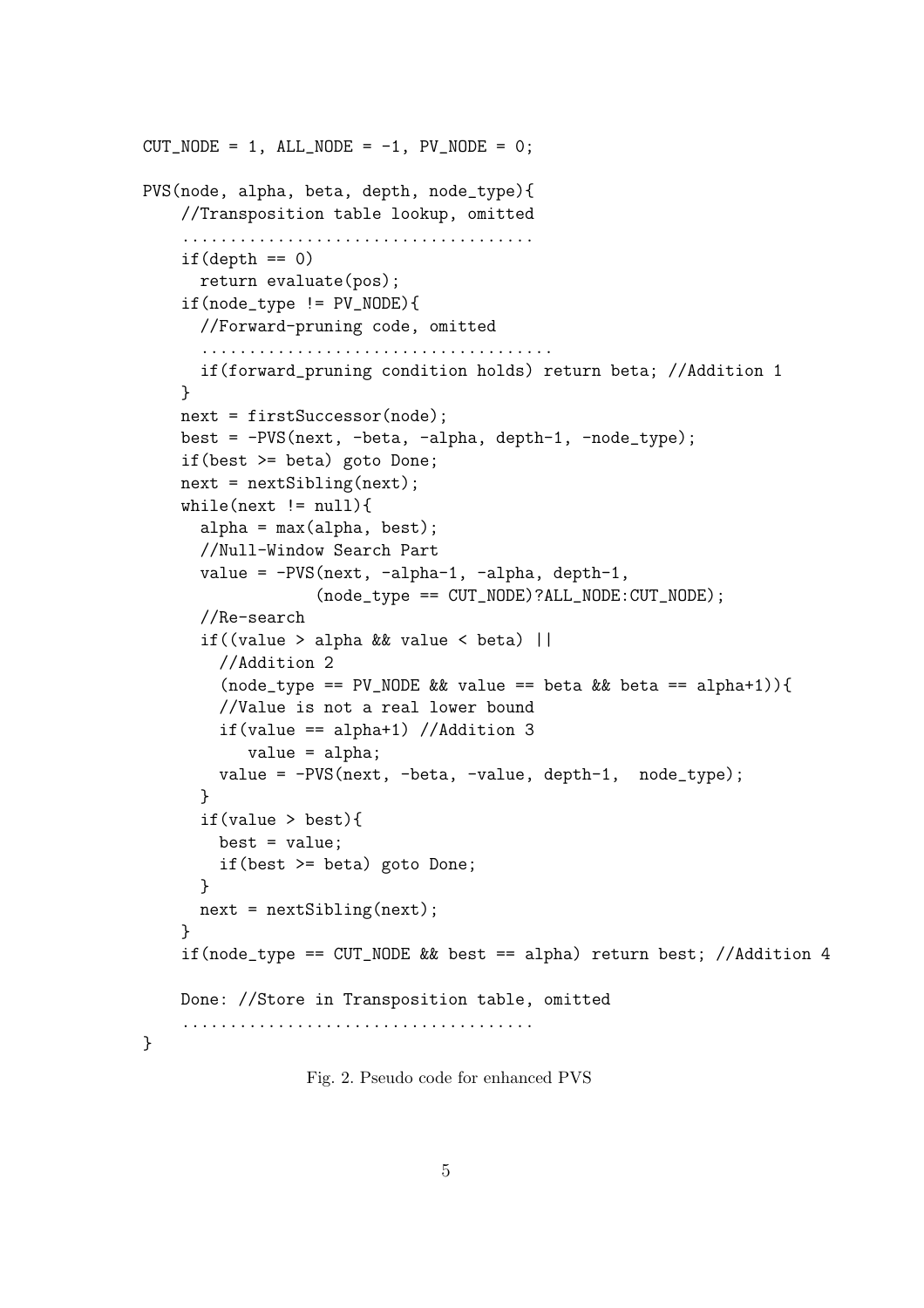```
...........................................................
//Forward-pruning code
 if(node_type == CUT_NODE && depth > 2){
   next = firstSuccessor(node);
   c = 0, m = 0;while(next != null \&amp; x \text{ m} < M){
      value = -PVS(next, -beta, -alpha, depth-1-R, -node_type);
      if(value >= beta){
        c++;
        //Keep track of the moves causing a cut-off at d-R
        storeCutOffNode(next);
        if(value >= WIN_SCORE) //Addition 1
          return value;
        else if(c \geq C)return beta;
      }
     m++;next = nextSibling(next);
   }
   //Re-order moves
   putCutOffNodesInFront(); //Addition 2
}
                                         ...........................................................
```
Fig. 3. Pseudo code for multi-cut

In our opinion, we made two small improvements in the original algorithm of [5] (indicated in Figure 3). First, when at a reduced depth a winning value is found, the search is stopped and the winning value is returned. Second, if the multi-cut does not succeed in causing a cutoff, the moves causing a  $\beta$ cutoff at the reduced depth are tried first in the normal search. The remaining question is whether multi-cut is also useful at ALL nodes. The inventors of the multi-cut algorithm anticipated that it would not be successful elsewhere [6] and therefore did not test it at expected ALL nodes. Henceforth, we call multi-cut at expected CUT nodes MC-C and at expected ALL nodes MC-A. In the following section, some experiments are reported on testing whether MC-A is beneficial.

### 5 Experiments

In this section experiments are described with multi-cut at expected ALL nodes. First, we briefly explain the game of Lines of Action (LOA) and the search engine MIA. Next, MC-A is tested under different parameter settings and different combinations of forward-pruning methods are investigated. Sub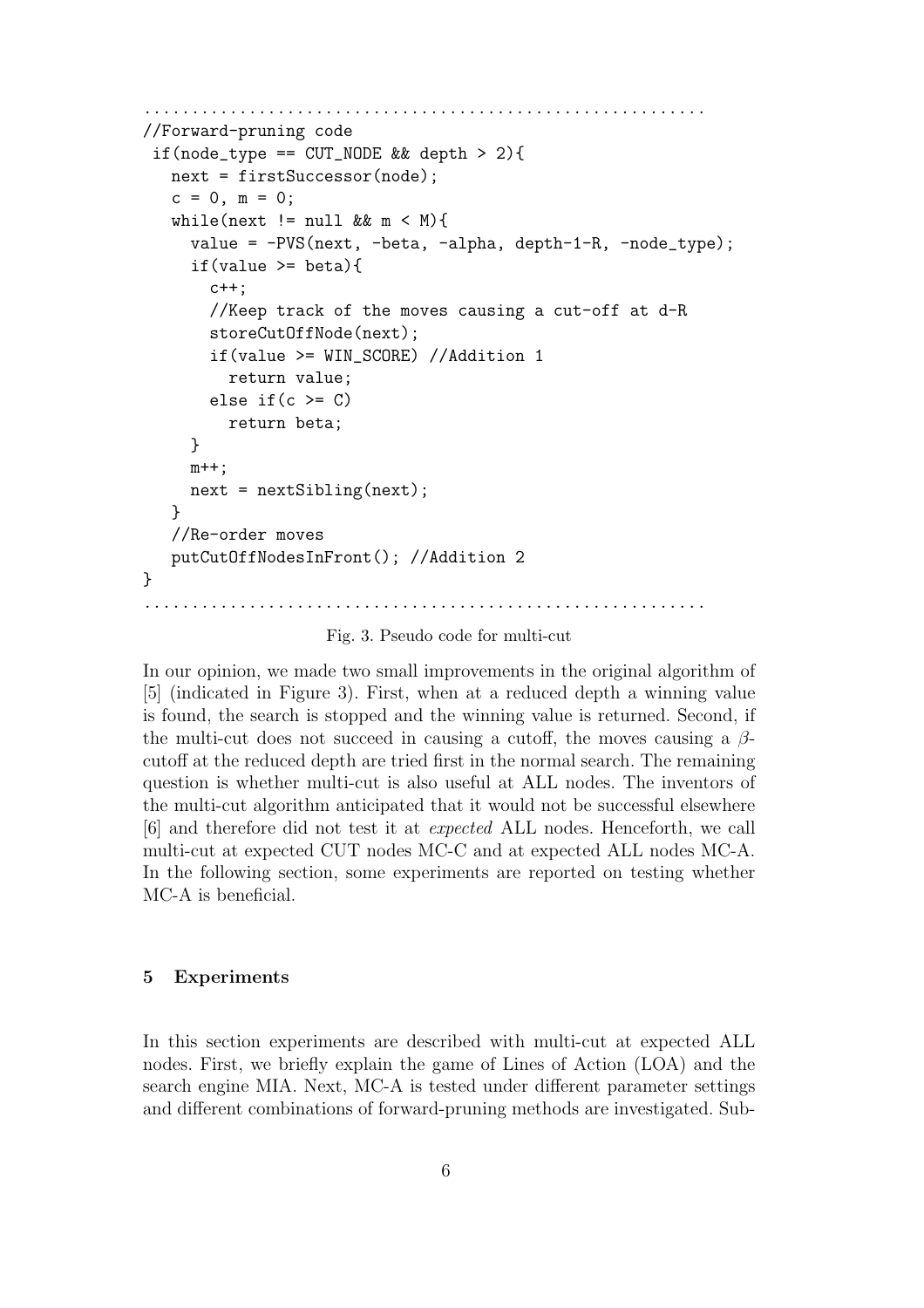sequently, variable null-move bound is tested and compared to MC-A. Finally, the increase in playing strength is tested.

#### 5.1 Lines Of Action

Lines of Action (LOA) [20] is a two-person zero-sum chess-like connection game with perfect information. It is played on an  $8 \times 8$  board by two sides, Black and White. Each side has twelve pieces at its disposal. The starting position is given in Figure 4a. The players alternately move a piece, starting with Black. A move takes place in a straight line, exactly as many squares as there are pieces of either colour anywhere along the line of movement (see Figure 4b). A player may jump over its own pieces. A player may not jump over the opponent's pieces, but can capture them by landing on them. The goal of a player is to be the first to create a configuration on the board in which all own pieces are connected in one unit (see Figure 4c). In the case of simultaneous connection, the game is drawn. The connections within the unit may be either orthogonal or diagonal. If a player cannot move, this player has to pass. If a position with the same player to move occurs for the third time, the game is drawn.



Fig. 4. (a) The initial position of LOA (b) An example of possible moves in a LOA game (c) A terminal LOA position

Recently, LOA is used as domain to test several search techniques [15, 24]. In particular, multi-cut is successfully applied to the game of LOA [4].

### 5.2 LOA program MIA

All experiments have been performed in the framework of the tournament program MIA (Maastricht In Action).<sup>1</sup> The program has been written in

<sup>&</sup>lt;sup>1</sup> The program and the test sets can be found at the website: http://www.cs.unimaas.nl/m.winands/loa/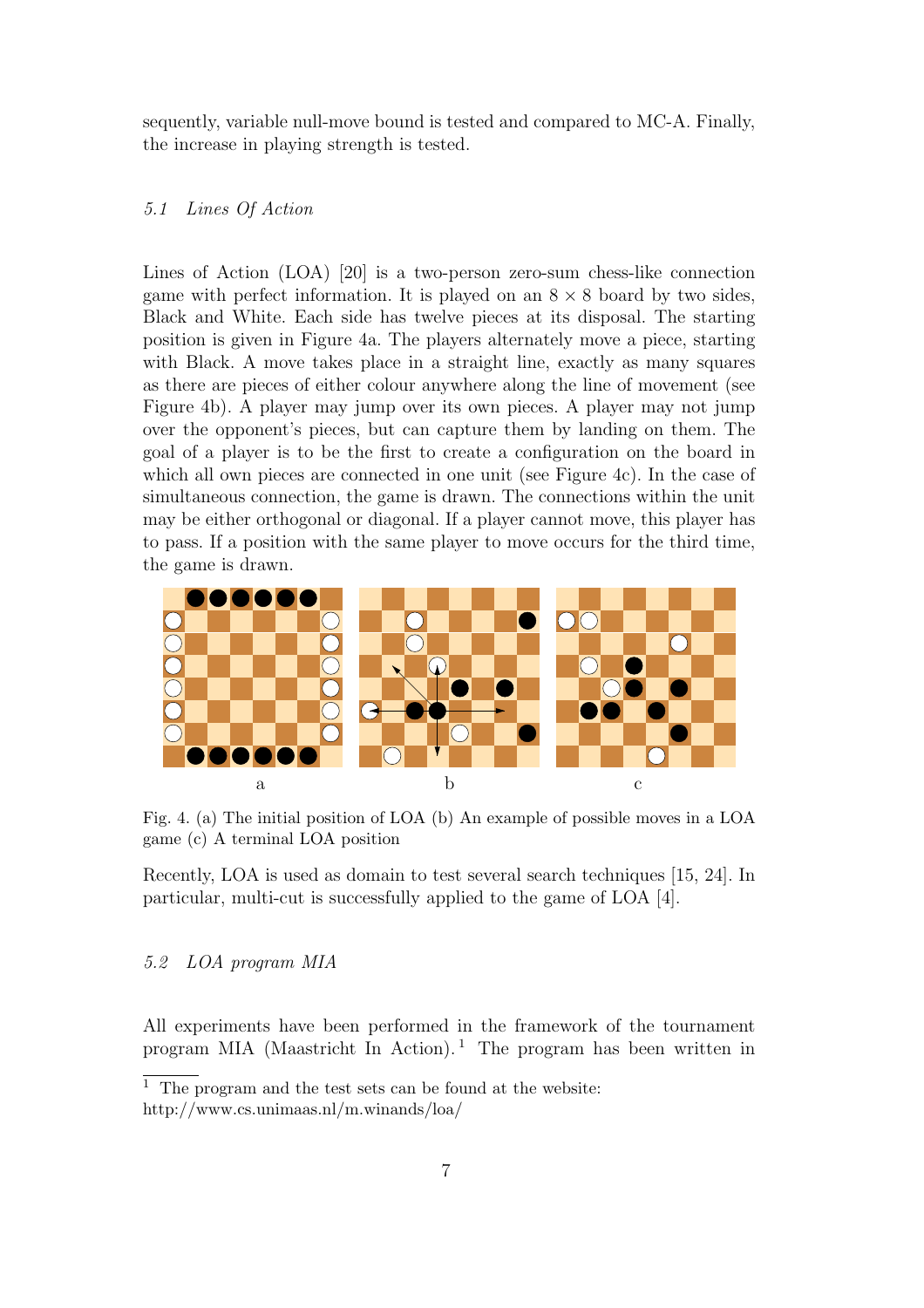Java and can easily be ported to all platforms supporting Java.

MIA performs an  $\alpha\beta$  depth-first iterative-deepening search in the PVS framework. A *two-deep* transposition table [9] is applied to prune a subtree or to narrow the  $\alpha\beta$  window. At all interior nodes which are more than 2 ply away from the leaves, we generate all the moves to perform the Enhanced Transposition Cutoffs (ETC) scheme [22]. Next, a null move [10] is performed before any other move and it is searched to a lower depth (reduced by  $R$ ) than we would do for other moves. The null move is done at CUT nodes and at ALL nodes. At a CUT node a variable scheme, called adaptive null move [13], is used to set R. If the remaining depth is more than 6, R is set to 3. When the number of pieces of the side to move is lower than 5 the remaining depth has to be more than 8 for setting R to 3. In all other cases R is set to 2. For ALL nodes  $R = 3$  is used. Then, MC-C is performed with  $C = 3$ ,  $M = 10$  and  $R =$ 3. For move ordering, the move stored in the transposition table, if applicable, is always tried first. Next, two killer moves [1] are tried. These are the last two moves, which were best or at least caused a pruning at the given depth. Thereafter follow: (1) capture moves going to the inner area (the central  $4 \times 4$ board) and (2) capture moves going to the middle area (the  $6\times 6$  rim). All the other moves are ordered decreasingly according to their scores in the history table [21]. In the leaf nodes of the tree a quiescence search is performed. This quiescence search looks at capture moves, which form or destroy connections [24] and at capture moves going to the central  $4 \times 4$  board. The evaluation function used is described in [23, 24].

### 5.3 Parameter Tuning in MC-A

In the following series of experiments we tried to find the parameter setting  $(C, \mathcal{C})$ M, R) of MC-A, which gave the largest node reduction. Using a set of 171 LOA positions, the program was tested at depth 10 using its normal enhancements described in the previous subsection. The following pairs of C and R were investigated: (1,2), (2,2), (3,2), (4,2), (1,3), (2,3), (3,3), (4,3), and (4,4). For each pair the parameter  $M$  took the values 2, 4, 6, 8, 10, 12, 14, and 16 except when  $M < C$ . In the case of  $C = 3$  we also investigated  $M = 3$ . In Figure 5 the total number of nodes searched for each set of parameters is given. The results of the search without MC-A (default) are showed for comparison. In the process of parameter tuning we found that MC-A  $(2,10,2)$  is the most efficient. However, the difference with several other parameter configurations is not significant (e.g.,  $(2,6,3)$ ). It is clear that configurations with  $C = 1$  have a moderate success. Probably, many re-searches had to be executed because of its aggressive nature (i.e., too much pruning). Configurations with  $C = 4$ do not give good results as well, especially not when  $R$  and  $M$  are chosen too low. The parameter  $C = 4$  is too conservative (i.e., not much pruning) and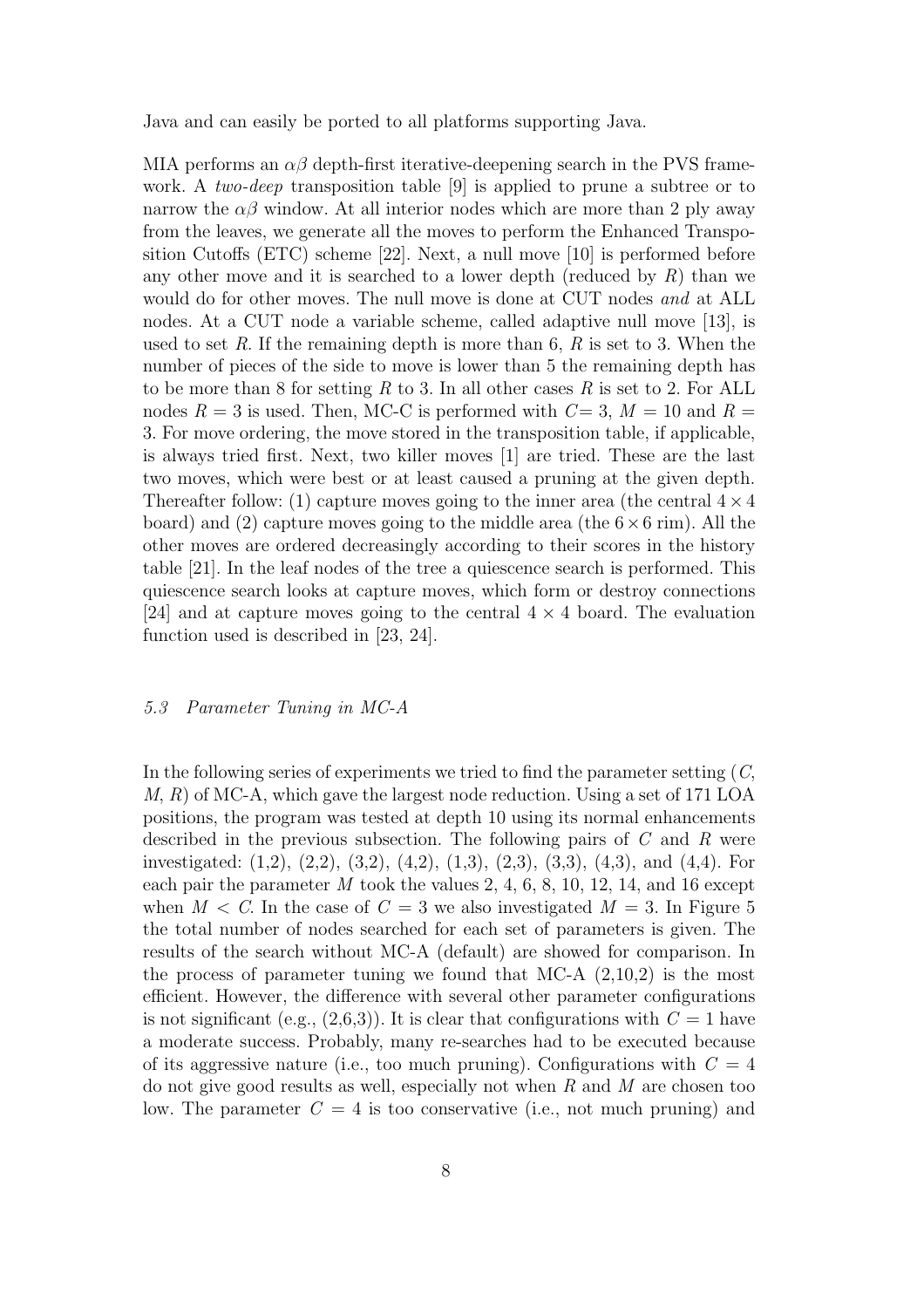can be made more aggressive by increasing R and M. It appears that  $C = 2$ and  $C = 3$  are close to each other if M is sufficiently high.



Fig. 5. Tree sizes for different  $C, M$  and  $R$ 

In Figure 5 we see that MC-A with an optimal parameter setting gives a reduction in nodes of 28 per cent compared to the default search engine. If we compare the (aggressive) optimal setting of parameters  $(i.e., (2,10,2))$  to the ones in MC-C (i.e., (3,10,2)) we see a difference of 6 per cent. We would like to remark that MC-C parameters of MIA were already chosen more aggressively than the ones in the LOA-playing program YL  $(i.e., (3,3,2))$  [4]. The last data point gives less reduction according to our experiments (see Figure 5).

A possible enhancement is making the values for C, M, and R variable instead of constant for MC-A. An attractive scheme is to set  $R$  to 2 or 3 dependent of the search depth and static board properties (this idea is used in adaptive null-move pruning). Unfortunately, preliminary experiments showed no extra reduction of nodes, so we did not pursue this idea any further. Another idea is to forward prune immediately when the reduced search returns a value greater than  $\beta + \delta$  with a sufficiently large  $\delta$ . Using the optimal parameter setting, the optimal  $\delta$  value (525) gives a small reduction of 1.5 per cent of nodes searched at depth 10 for the given test set. This heuristic is included in the following experiments. Finally, we remark that if we would not include the re-ordering of moves after an unsuccessful MC-A the number of nodes searched increases with 2 per cent at depth 10.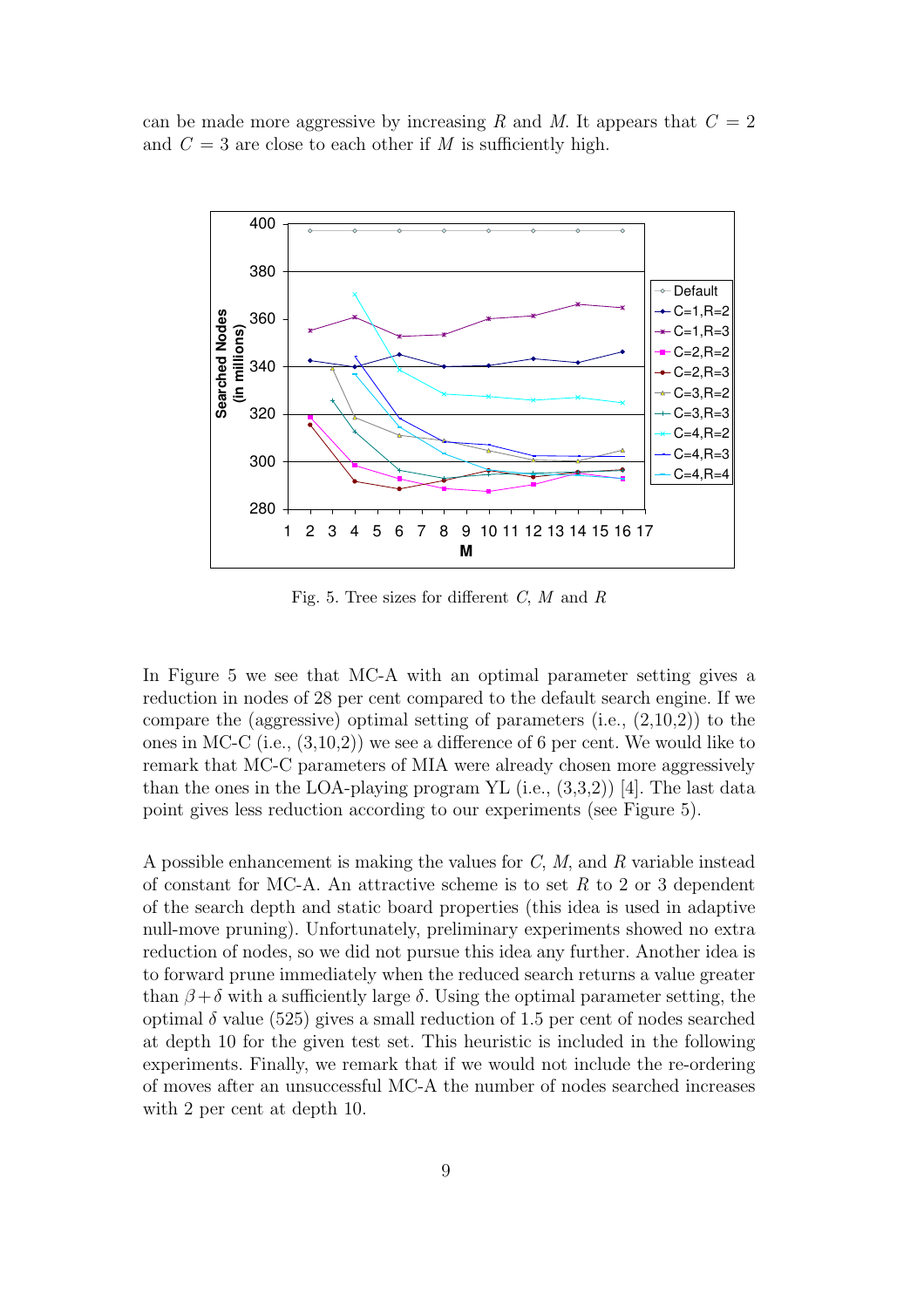### 5.4 Evaluation of MC-A

In the next series of experiments we tested the added value of MC-A, using the optimal parameter setting of the previous subsection, against the same set of 171 positions at several depths in our original search engine. We also looked at the performance of MC-A in combination with the already included pruning methods (i.e., MC-C and null move). The results are given in Table 1.

### Table 1 Added value of MC-A

|                  |                      | No Forward pruning | Only Null move |                    |                |          |
|------------------|----------------------|--------------------|----------------|--------------------|----------------|----------|
| $d_{\cdot}$      | No MC-A $\,$         | $MC-A$             | %              | No MC-A $\,$       | $MC-A$         | $\%$     |
| 5                | 5,071,689            | 4,995,845          | 98.5           | 3,504,759          | 3,404,882      | 97.2     |
| 6                | 19,896,101           | 19,286,868         | 96.9           | 10,109,533         | 9,518,082      | 94.1     |
| 7                | 113,653,808          | 110,663,056        | 97.4           | 36,265,257         | 34,671,647     | $95.6\,$ |
| 8                | 416,549,038          | 406,489,302        | 97.6           | 92,749,650         | 89,483,140     | 96.5     |
| 9                | 2,427,406,280        | 2,395,844,102      | 98.7           | 314,507,126        | 303,466,596    | 96.5     |
| 10               | 9,635,185,102        | 9,460,591,510      | 98.2           | 891,348,022        | 813,032,326    | 91.2     |
| 11               |                      |                    |                | 2,930,142,106      | 2,599,157,486  | 88.7     |
| $12\,$           |                      |                    |                | 8,362,297,395      | 7,080,475,905  | $84.7\,$ |
| Only MC-C        |                      |                    |                | Null move and MC-C |                |          |
| $\boldsymbol{d}$ | $\rm No~MC\mbox{-}A$ | $MC-A$             | $\%$           | No MC-A $\,$       | $MC-A$         | $\%$     |
| 5                | 2,097,908            | 1,955,564          | 93.2           | 2,012,835          | 1,897,600      | 94.3     |
| 6                | 7,314,731            | 5,549,772          | 75.9           | 6,083,136          | 5,122,496      | 84.2     |
| $\overline{7}$   | 28,656,432           | 20,221,202         | 70.6           | 20,491,711         | 17,423,109     | 85.0     |
| 8                | 85,103,638           | 50,333,688         | $59.1\,$       | 50,018,470         | 42,242,144     | 84.5     |
| 9                | 297,239,554          | 149,671,128        | $50.4\,$       | 142, 182, 834      | 116,784,068    | 82.1     |
| 10               | 1,286,515,396        | 393,490,307        | $30.6\,$       | 397,092,800        | 283,350,391    | 71.4     |
| 11               | 4,860,474,957        | 1,358,658,246      | 28.0           | 1,223,918,717      | 846,066,886    | 69.1     |
| 12               | 23,806,355,059       | 3,536,842,482      | 14.9           | 3,328,838,963      | 2,162,692,924  | $65.0\,$ |
| 13               |                      |                    |                | 9,869,101,893      | 6,289,563,990  | 63.7     |
| $14\,$           |                      |                    |                | 30,087,791,323     | 17,578,589,423 | 58.4     |

If MC-A is added in a search engine where no forward pruning is used, we see that there is hardly an improvement of performance. The decrease in the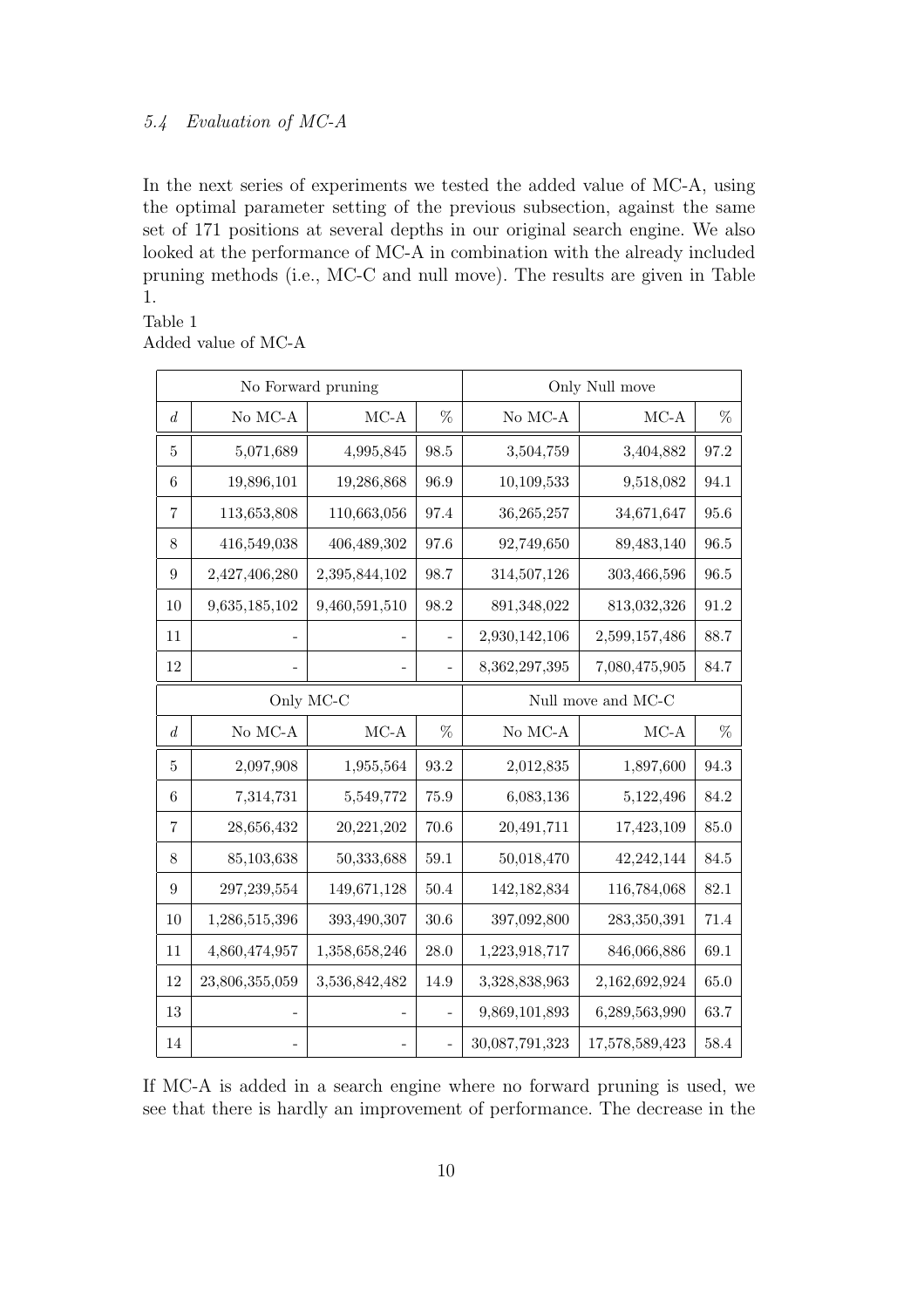number of nodes searched, is only some 2 per cent. Apparently, when no forward pruning is used at all, multi-cut is useless at expected ALL nodes. This is in accordance with the claim of [6]. However, if some forward-pruning method is used we see that MC-A gives significant improvements. In the case of using only null move adding MC-A gives a further reduction increasing to 15 per cent at depth 12. If only MC-C was used as forward-pruning method, introducing MC-A to the search brings a further reduction increasing to 85 per cent at depth 12. This saving seems enormous but we have to consider that in the previous experiment null-move pruning was already performed at ALL nodes. In the case of using only MC-C there is no forward pruning at expected ALL nodes, which therefore results in a large saving when MC-A is added. We remark that the tree sizes of the combination MC-C and MC-A are approximately the same as the combination null move and MC-C. When null move and MC-C are available in the engine (the original situation), MC-A reduces the search tree with another 42 per cent at depth 14.

Since we have tuned MC-A at this particular test set (subsection 5.3), we performed similar experiments on a set consisting of 156 different positions to validate the result. In the first column of Table 2 we see the relative performance of MC-A on the the original test set. In the second column the relative performance of MC-A is given for the validation set. If we compare those two columns with each other, we see that there is not much difference between them and similar results are achieved.

Table 2

| Depth | Original Set (171 positions) | Validation Set (156 positions) |
|-------|------------------------------|--------------------------------|
| 5     | 94.3                         | 94.7                           |
| 6     | 84.2                         | 86.8                           |
| 7     | 85.0                         | 83.7                           |
| 8     | 84.5                         | 82.0                           |
| 9     | 82.1                         | 79.8                           |
| 10    | 71.4                         | 73.9                           |
| 11    | 69.1                         | 72.0                           |
| 12    | 65.0                         | 68.5                           |
| 13    | 63.7                         | 64.8                           |
| 14    | 58.4                         | 61.4                           |

Relative performance of MC-A in combination with null move and MC-C.

In summary, our experiments have showed that if forward pruning is already used additional forward pruning at ALL nodes gives a significant improve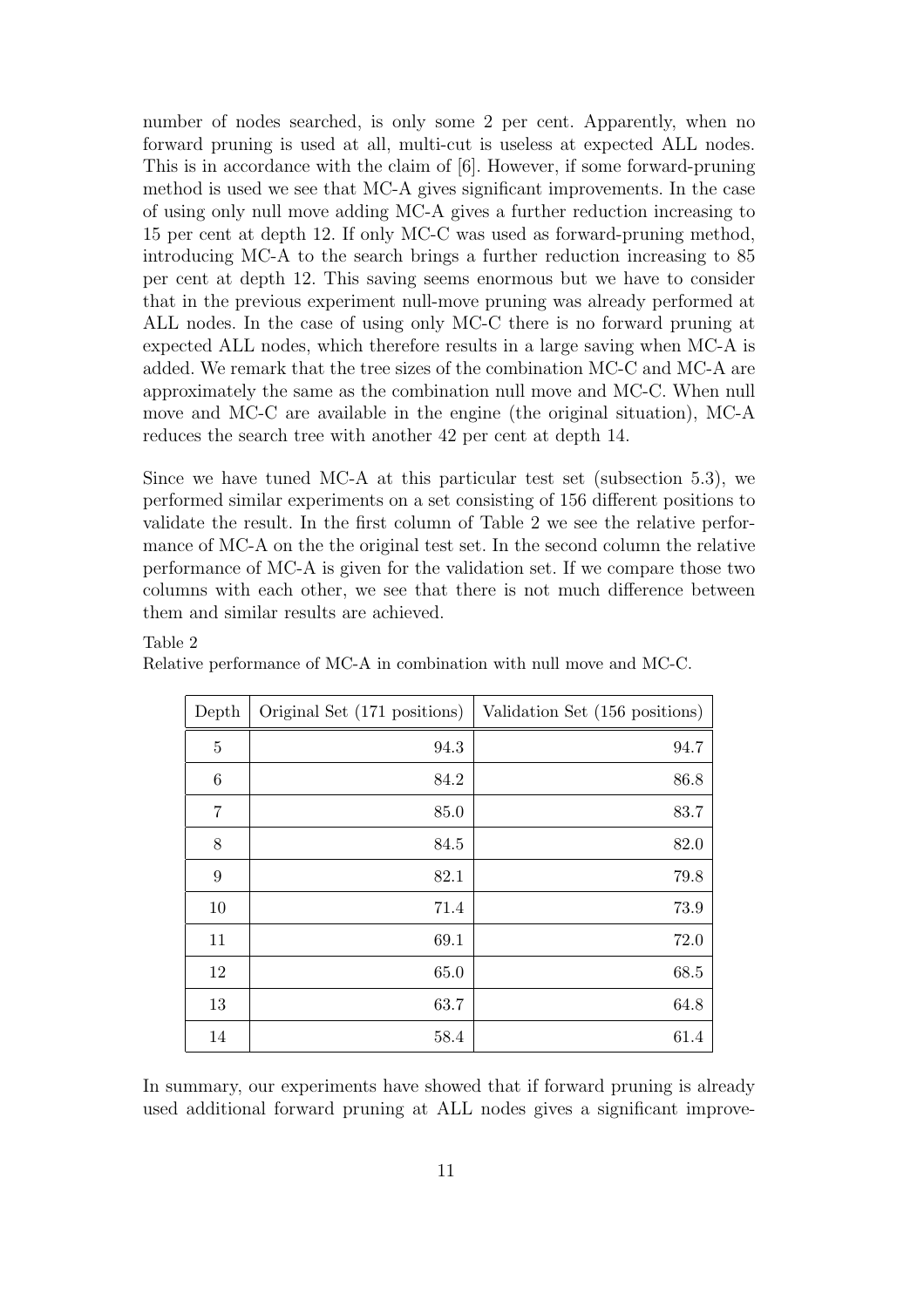ment. Of course, it is possible that another forward-pruning mechanism might achieve the same results. For example, making the null-move mechanism at ALL nodes more aggressive is a possibility to gain reductions. In our experiments we have made the null move more aggressive by setting the reduction factor at 3 when searching an expected ALL node. In the next subsection we test the variable null-move bound.

#### 5.5 Variable null-move bound

Campbell and Goetsch [12] introduced the idea of variable null-move bound, which was implemented and tested by Björnsson and Marsland  $[7]$ . The idea is that a null-move cutoff can be forced if the returned null-move search value is larger than or equal to  $\beta - t$ , where t is the minimal value of a tempo. The value  $t$  is dependent on the evaluation function. This allows a larger part of the null-move searches to cause cut-offs. The pseudo code is given in Figure 6. We remark that the null move is considered as a regular move. Therefore, if a null move originates from a CUT node, its successor is an ALL node, and vice versa.

```
...........................................................
//Forward-pruning code
if(node_type != PV_NODE && depth > 2){
  next = swapSides(node);
   if(node_type == ALL_NODE) bound = beta - t else bound = beta;
  value = -PVS(next, -bound, -bound+1, depth-1-R, -node_type);
   if(value >= bound) return beta;
}
...........................................................
```
Fig. 6. Pseudo code for variable null-move bound

To compare variable null-move bound (VNMB) with MC-A we investigated in the following series of experiments whether VNMB at expected ALL nodes gives a reduction of nodes. The heuristic was tested against the same set of 171 positions with 10-ply searches. The search was not enhanced with MC-A. The parameter  $t$  was increased with a step size of 25 to find a value which gives the most reduction. The results are given in Figure 7. For comparison the results of the default search and the search enhanced with MC-A are also given.

We see that the best result for t is achieved when t lies between 200 and 350. A reduction of 16 per cent is achieved compared to the original one (of course with the null-move and MC-C). But the search enhanced with MC-A is still 15 per cent faster. When  $t$  is larger than 500, the search enhanced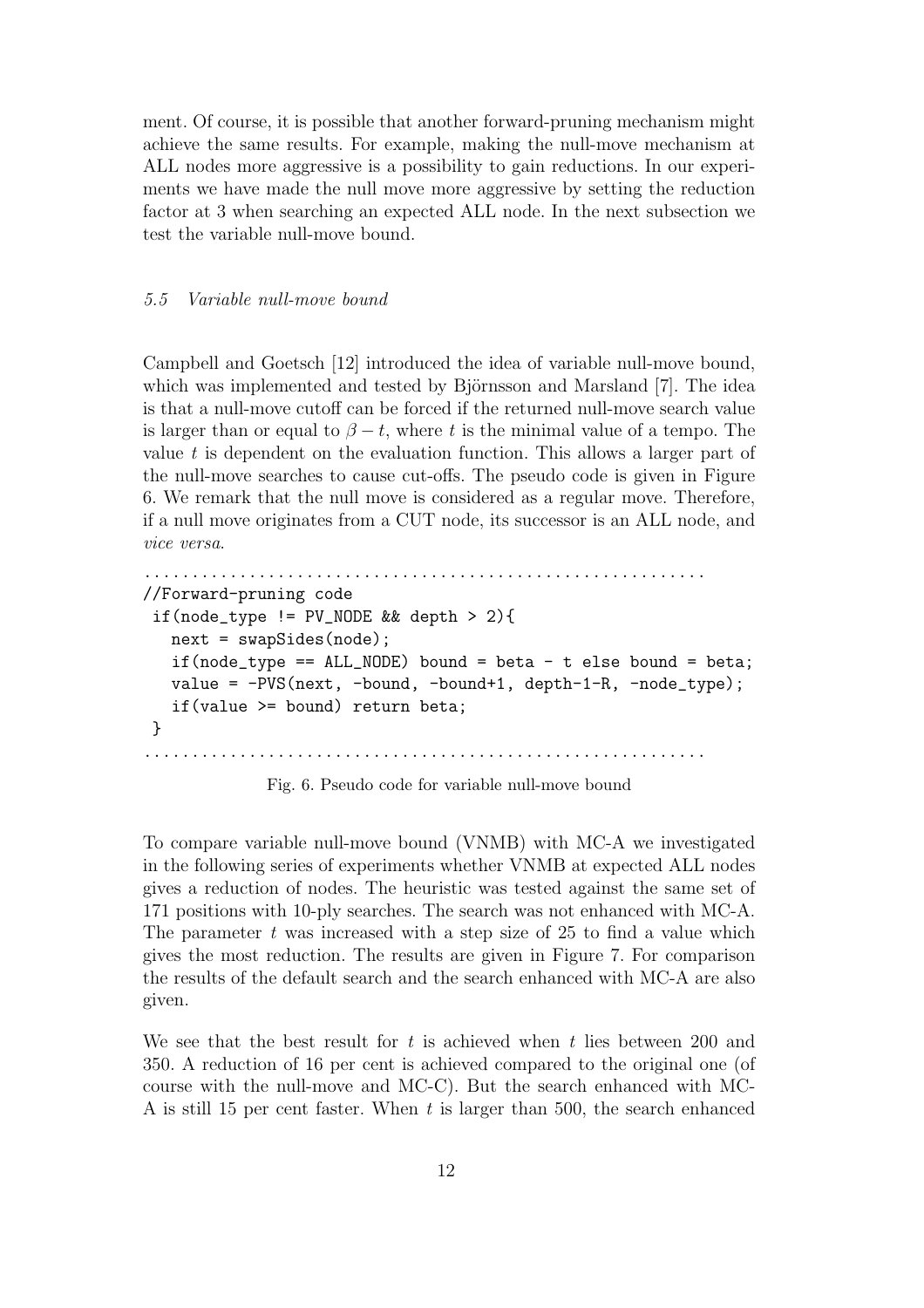

Fig. 7. Variable null-move bound

with variable null-move bound searches more nodes than the original one. The forward pruning becomes too aggressive resulting in too many re-searches.

In the next experiment the combination of MC-A and variable null-move was tested with different  $t$ . There was no setting of  $t$  for which the combination was better than the MC-A enhanced search. When  $t$  became sufficiently large enough the combination behaved the same as the variable null-move. In Figure 8 the relative performance of MC-A is compared to variable null-move bound with the optimal parameter  $t = 200$  for several search depths. We see that the search enhanced with MC-A searches fewer nodes than the one enhanced with VNMB. This difference increases with depth to some 22 per cent.



Fig. 8. MC-A compared to variable null-move bound

These experiments suggest that MC-A is not surpassed by aggressive nullmove pruning at expected ALL nodes. We believe that MC-A is a significant enhancement in a PVS search where forward pruning is used. In general these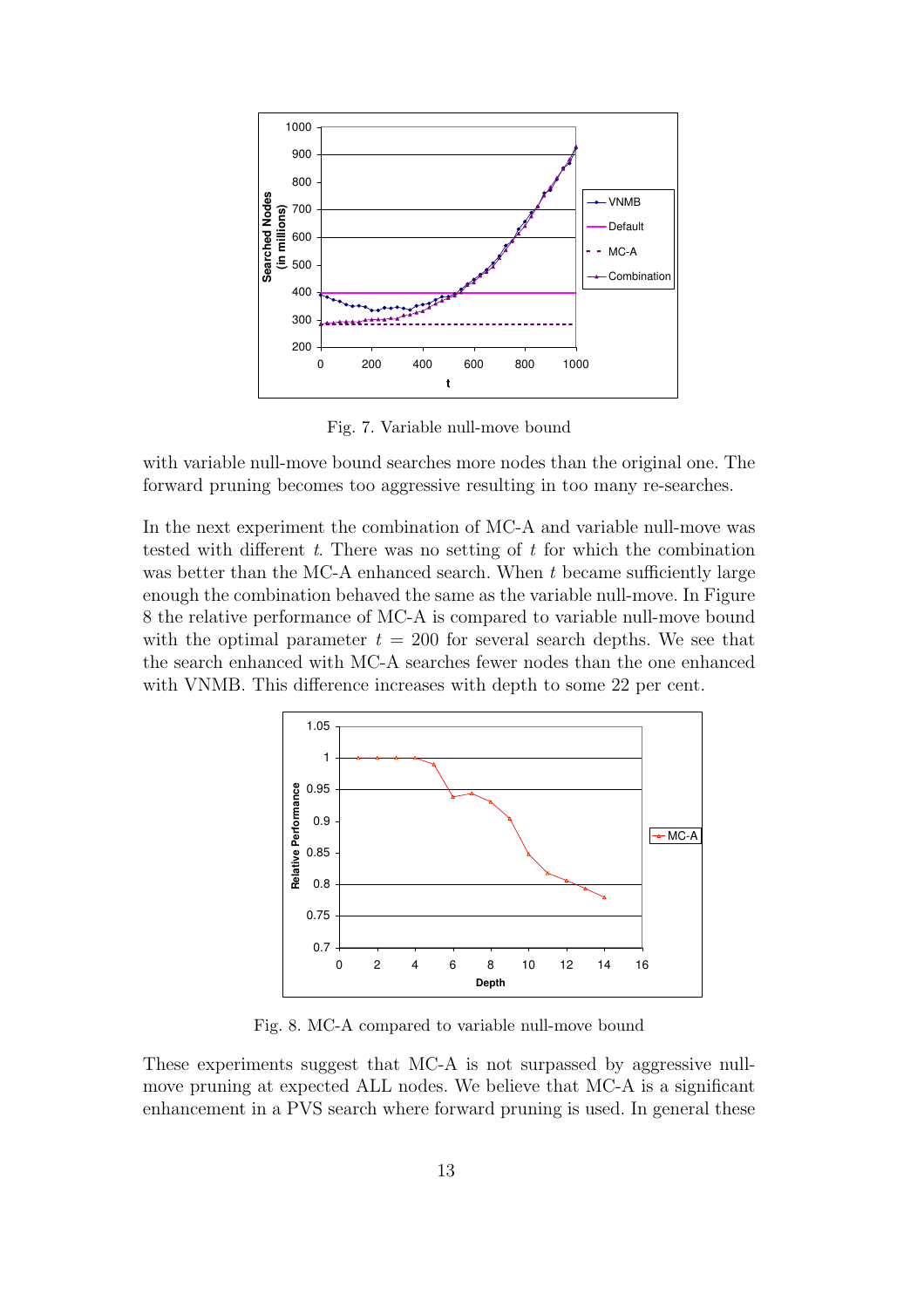experiments suggest that extra forward pruning at ALL nodes gives a safe reduction of the number of nodes searched.

### 5.6 Performance enhancement with MC-A

In the last experiment we tested the possible increase of playing strength by using MC-A with the optimal parameter setting (of subsection 5.3). Two versions of MIA were matched against each other, one using MC-A and the other without MC-A. These versions used all the enhancements described in subsection 5.2. Both programs played 1000 games, switching sides halfway. The thinking time was limited to 60 seconds per move, simulating tournament conditions. To prevent that programs played the games over and over again, a random factor was included in the evaluation function. The results are given in Table 3.

## Table 3 1000-game match results.

|                                  | Score | Winning ratio |
|----------------------------------|-------|---------------|
| MC-A vs. Default $\vert$ 549-451 |       |               |

We observe that the modified version outplayed the original version with a winning ratio of 1.21 (i.e., scoring  $21\%$  more winning points than the opponent). This result reveals that MC-A improves the playing strength of MIA significantly.

### 6 Conclusions and Future Research

This paper showed that forward pruning at expected ALL nodes is safe and beneficial. Multi-cut at expected ALL nodes gives a safe reduction of approximately 40 per cent of the number of nodes searched in combination with null move and the regular multi-cut MC-C. Experiments suggested that parameters more aggressively chosen than MC-C lead to an additional improvement. We observed that MC-A still searches 22 per cent less nodes than variable nullmove bound at expected ALL nodes. Moreover, MC-A was able to increase significantly the playing strength of the program MIA.

As future research, experiments are envisaged in other games to test the performance of MC-A. Whether MC-A surpasses an aggressive version of null move in other games also has to be tested. Finally, the combination of MC-A and variable null-move bound has to be tuned with different settings of  $C, M$ , R and t.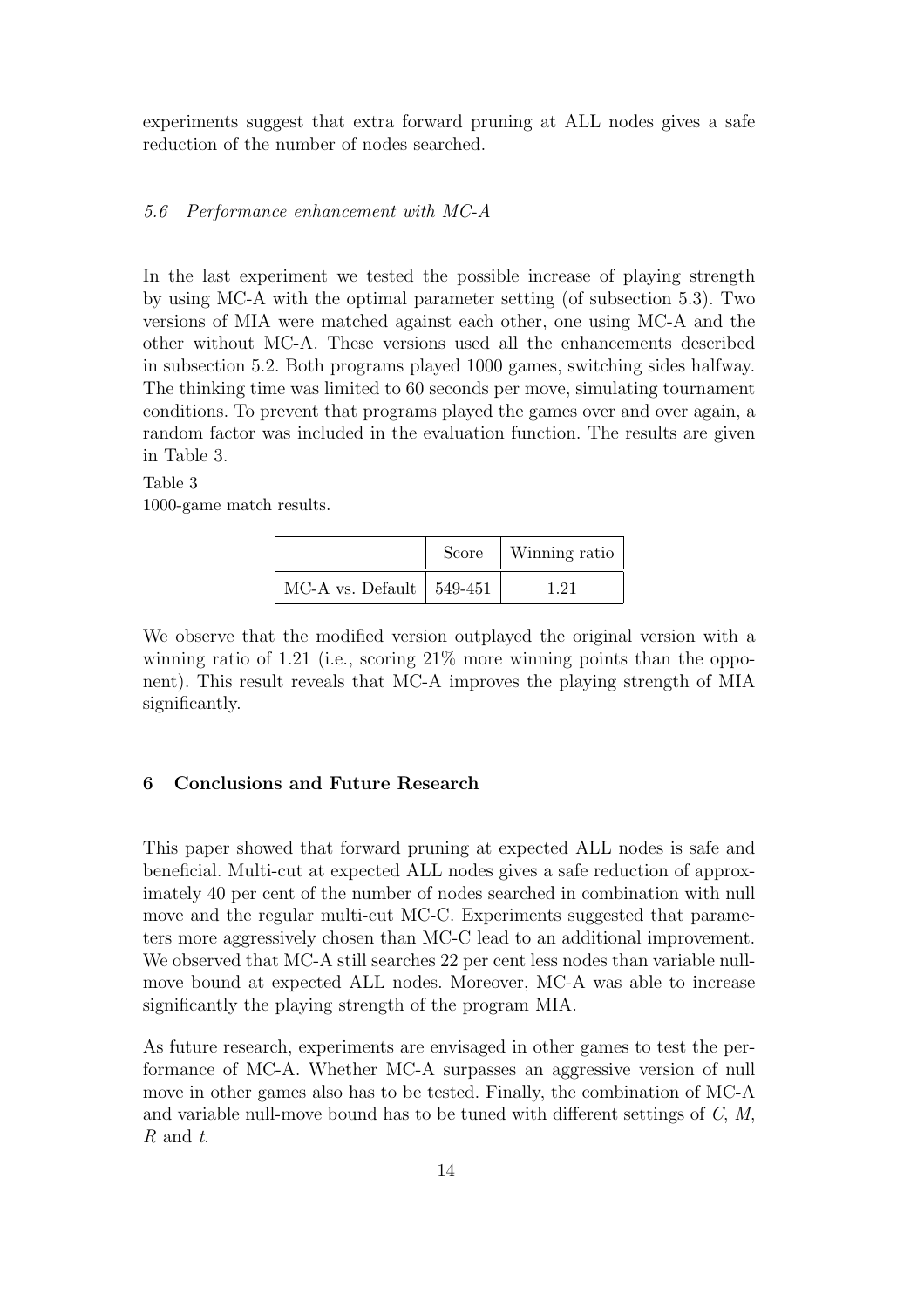### Acknowledgements

The authors would like to thank the members of the Maastricht Search & Games Group and the referees for their valuable comments. We gratefully acknowledge financial support by the Universiteitsfonds Limburg / SWOL.

### References

- [1] S.G. Akl and M.M. Newborn. The principal continuation and the killer heuristic. In 1977 ACM Annual Conference Proceedings, pages 466–473. ACM, Seattle, 1977.
- [2] T.S. Anantharaman, M. Campbell, and F.-h. Hsu. Singular extensions: Adding selectivity to brute-force searching. ICCA Journal, 11(4):135–143, 1988. Also published in Artificial Intelligence, 43(1):99-109, 1990.
- [3] D.F. Beal. Experiments with the null move. In D.F. Beal, editor, Advances in Computer Chess 5, pages 65–79. Elsevier Science Publishers, Amsterdam, The Netherlands, 1989.
- [4] Y. Björnsson. Selective Depth-First Game-Tree Search. PhD thesis, University of Alberta, Edmonton, Canada, 2002.
- [5] Y. Björnsson and T.A. Marsland. Multi-cut alpha-beta pruning. In H.J. van den Herik and H. Iida, editors, Computers and Games, Lecture Notes in Computing Science 1558, pages 15–24. Springer-Verlag, Heidelberg, Germany, 1999.
- [6] Y. Björnsson and T.A. Marsland. Multi-cut alpha-beta pruning in game-tree search. Theoretical Computer Science, 252(1-2):177–196, 2001.
- [7] Y. Björnsson and T.A. Marsland. Risk managament in game-tree pruning. Information Sciences, 122(1):23–41, 2001.
- [8] Y. Björnsson, T.A. Marsland, J. Schaeffer, and A. Junghanns. Searching with uncertainty cut-offs. ICCA Journal, 20(1):29–37, 1997.
- [9] D.M. Breuker, J.W.H.M. Uiterwijk, and H.J. van den Herik. Replacement schemes and two-level tables. ICCA Journal, 19(3):175–180, 1996.
- [10] C. Donninger. Null move and deep search: Selective-search heuristics for obtuse chess programs. ICCA Journal, 16(3):137–143, 1993.
- [11] R. Feldmann. Fail-high reductions. In H.J. van den Herik and J.W.H.M Uiterwijk, editors, Advances in Computer Chess 8, pages 111–127. Universiteit Maastricht, Maastricht, The Netherlands, 1997.
- [12] G. Goetsch and M.S. Campbell. Experiments with the null-move heuristic. In T.A. Marsland and J. Schaeffer, editors, Computers, Chess, and Cognition, pages 159–168. Springer-Verlag, New York, 1990.
- [13] E.A. Heinz. Adaptive null-move pruning. ICCA Journal, 22(3):123–132, 1999.
- [14] D.E. Knuth and R.W. Moore. An analysis of alpha-beta pruning. Artificial Intelligence, 6(4):293–326, 1975.
- [15] L. Kocsis, J.W.H.M. Uiterwijk, and H.J. van den Herik. Move ordering using neural networks. In L. Montosori, J. Váncza, and M. Ali, editors, Engineering